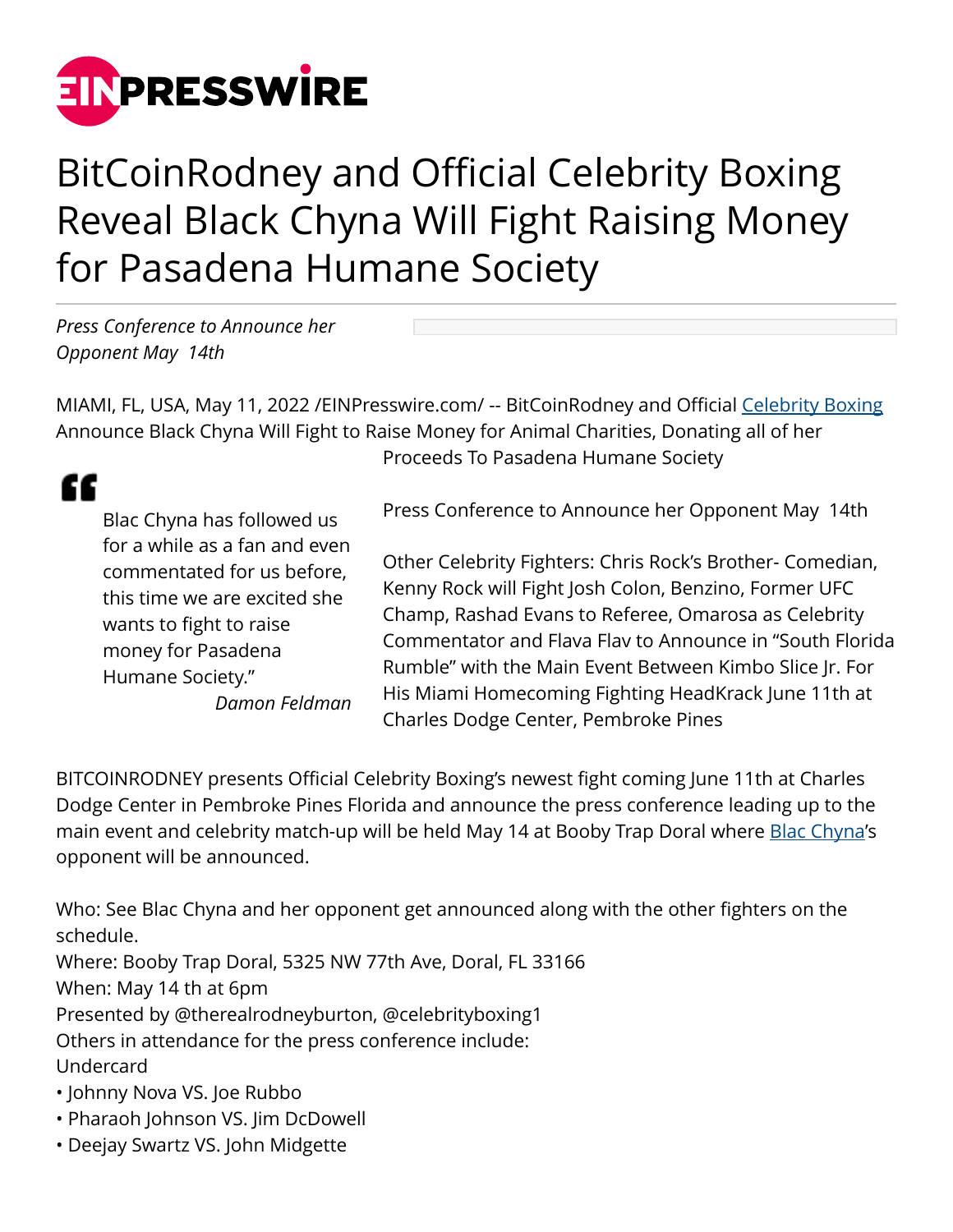- Rocky Luciano VS. Kevin Rostamian
- Jayquan Feliciano VS. Hazel Roche

## **Headliners**

- Headkrack VS. Kimbo Slice Jr.
- Cisco Rosado VS. Ojani Noa
- Benzino

-Blac Chyna VS. TBA AT THE PRESS **CONFERENCE** 

Celebrity boxing receives mixed reactions, with some criticizing the concept while others find it a guilty pleasure. Nobody can deny that the celebs love to get in the ring and participate in the hype, and fans tune it to watch the drama happen. There is traditional trash talking, weigh ins and press conference where fans can decide who they will cheer on.



Join us at the press conference to see the exciting match ups and the opponent for Blac Chyna will be announced.

Creator Damon Feldman offers his view, "People laughed at it years ago but now we have tons of celebrities lining up to participate because it is good natured entertaining fun and what our critics don't understand, is that a lot of opportunity can stem from this for the talent. Those few minutes in the ring may give celebrities the confidence to move forward in other parts of their life, gain a new gig or an endorsement which may change their life, we are the Dancing with the Stars of sports." Feldman said.

As for adding Blac Chyna to the fight, Damon adds, "Chyna has followed us for a while as a fan and even commentated for us before, this time we are excited she wants to fight to raise money for Pasadena Humane Society."

Damon Feldman and his business partner Rodney Burton believe in the redemptive nature of the promotion because fighting was what they sought during their low points in life. "From the origin of the circus or the sideshow, people can't turn away from this boxing spectacle and the participating celebs love it."

Growing on pay per view and showcasing to sold out crowds is another indicator that Official Celebrity Boxing is just beginning to touch its potential. With 22 fights under their belts, and more celebrity fighters about to be announced, tune in on June 11th.